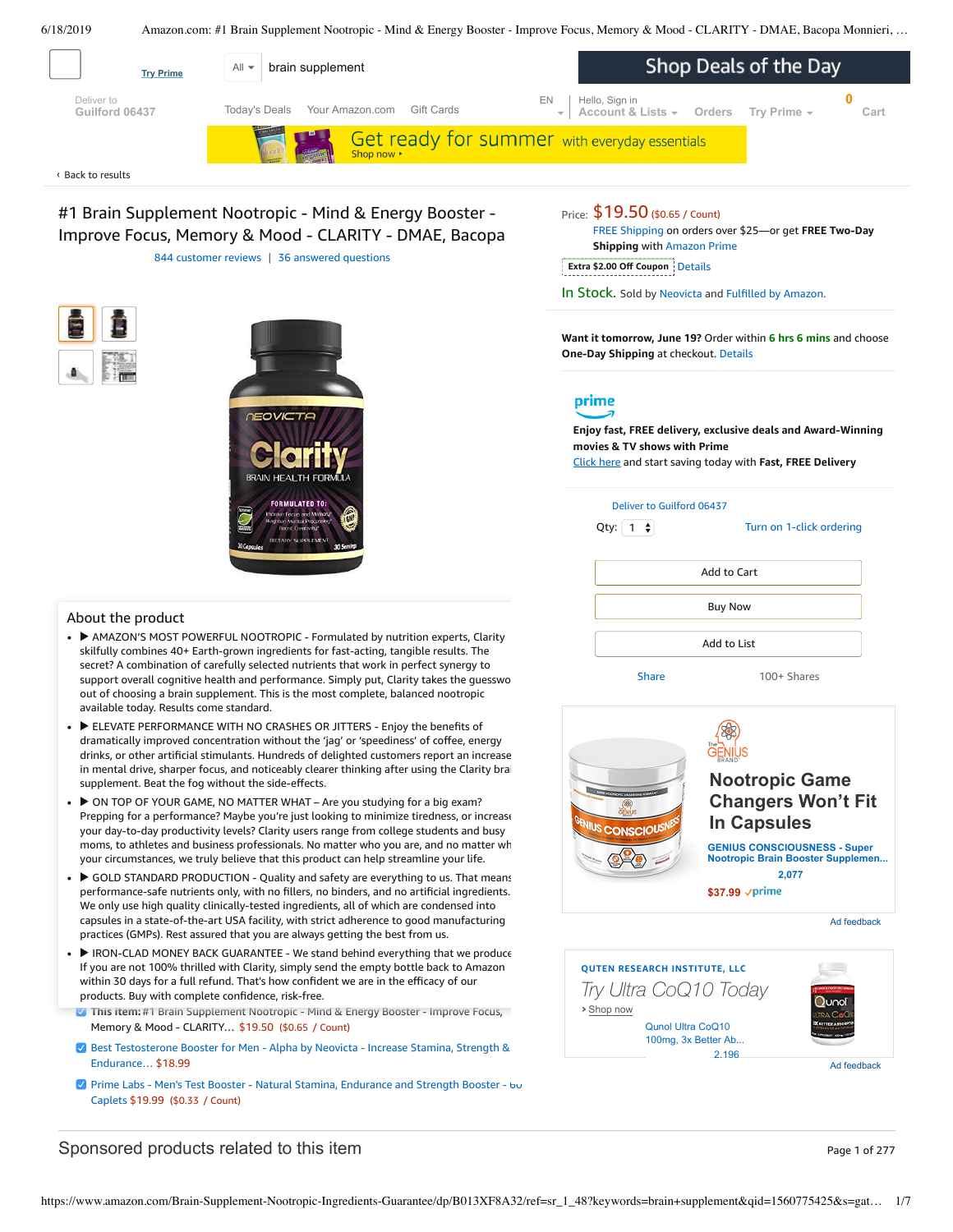

#### What other items do customers buy after viewing this item?



#### Special offers and product promotions

- [Clip this coupon](https://www.amazon.com/gp/sign-in.html?ie=UTF8&ref=&email=&redirectASIN=B013XF8A32&disableCorpSignUp=&path=%2Fgp%2Fcoupon%2Fc%2A1MLBU6BNATWFCFA2KWAJZXU70VKG&redirectProtocol=&mode=&useRedirectOnSuccess=1) to save \$2.00 on this product when you buy from Amazon.com. [Here's how](javascript:void(0))  (restrictions apply)
- **[Your cost could be \\$0.00 instead of \\$19.50](https://www.amazon.com/gp/cobrandcard/marketing.html?pr=con321&inc=50gcUnrec&ts=9lrgah3sealy5xseoi8d47sk5ktnfsd&dasin=B013XF8A32&plattr=math&place=detailpage&imp=8d40235c-7e1d-41c5-9137-39f12ca10429)**! Get a **\$50 Amazon.com Gift Card** instantly upon approval for the **Amazon Rewards Visa Card** Apply now

## **Have a question?**

Find answers in product info, Q&As, reviews

# Product description

#### **Why Us?**

-

**Get The Most Powerful Brain Supplement.** Clarity - with its unrivaled ingredient profile including DMAE, Bacopa Monnieri and Huperzine A - has emerged as a market leader in the world of nootropics. We wanted to create something that was completely safe, and utterly potent; the most elegant solution to helping the body improve memory and cognitive performance. We believe that we have achieved this goal.

**Get Lightning-quick Shipping.** All of our products are stored by Amazon, which means that prompt and secure shipping is guaranteed. Amazon Prime users get second-day free shipping!

**Get Results or Your Money Back.** With our no-questions-asked Money Back Guarantee, you're always covered. Also, as customer satisfaction is our number one priority, we offer round-the-click support. If you ever have a query or concern, please don't hesitate to contact us.

We're **not** here to promise you absurd miracles.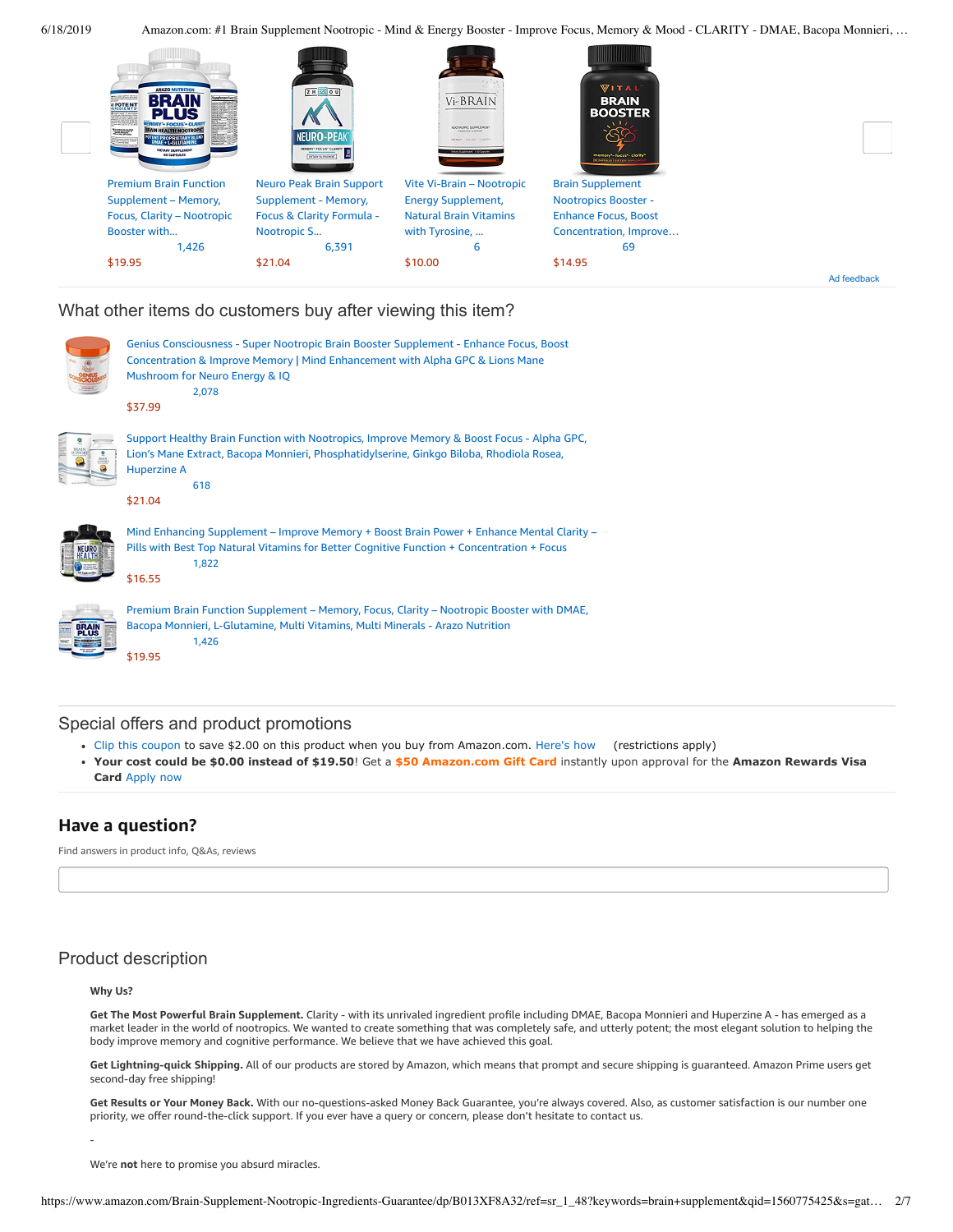We're here to **break the mold on outdated supplementation formulas.**

We're here to **seize the opportunity for long-term performance sustainability, backed by science.**

We're here for **your** progress. Because that's **our** passion.

Get back to your Peak State. Order Clarity risk-free today.

## Product details

**Shipping Weight:** 2.4 ounces [\(View shipping rates and policies\)](https://www.amazon.com/gp/help/seller/shipping.html/ref=dp_pd_shipping?ie=UTF8&asin=B013XF8A32&seller=ATVPDKIKX0DER)

**ASIN:** B013XF8A32

**UPC:** 784672343275

**Average Customer Review:** [844 customer reviews](https://www.amazon.com/product-reviews/B013XF8A32/ref=acr_dpproductdetail_text?ie=UTF8&showViewpoints=1)

**Amazon Best Sellers Rank:** #36,728 in Health & Household ([See Top 100 in Health & Household\)](https://www.amazon.com/gp/bestsellers/hpc/ref=pd_zg_ts_hpc) #918 in [Blended Vitamin & Mineral Supplements](https://www.amazon.com/gp/bestsellers/hpc/3773931/ref=pd_zg_hrsr_hpc)

Would you like to **tell us about a lower price**?

## Related Video Shorts | [Upload](https://www.amazon.com/creatorhub/video/upload?productASIN=B013XF8A32&referringURL=ZHAvQjAxM1hGOEEzMg%3D%3D&ref=RVSW) your video



## Important information

#### **Legal Disclaimer**

Statements regarding dietary supplements have not been evaluated by the FDA and are not intended to diagnose, treat, cure, or prevent any disease or health condition.

## Sponsored products related to this item

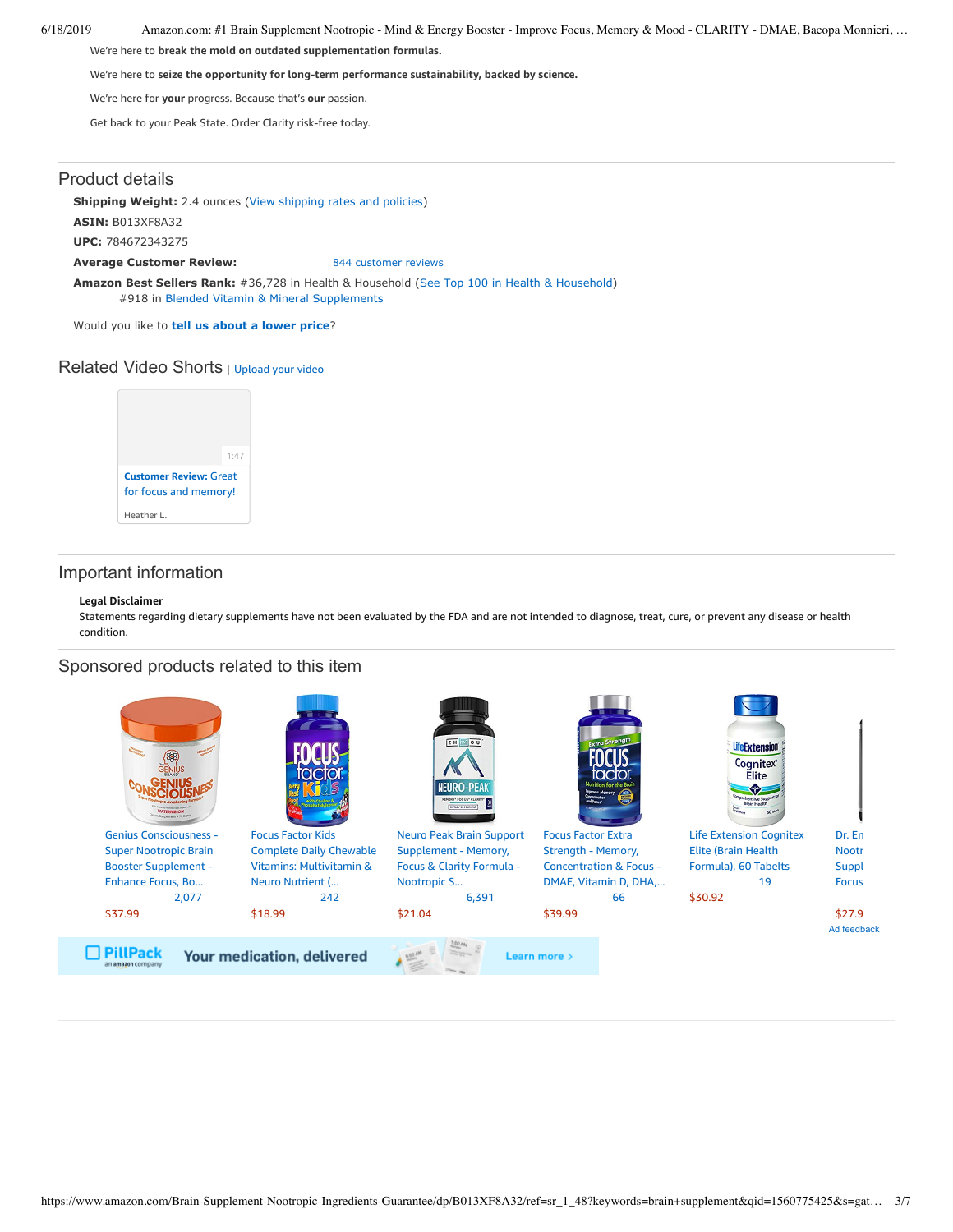

# Lifetime satisfaction guaranteed

Shop now

 $\bigoplus$ **BUTTONED DOWN** 

Ad feedback

<span id="page-3-1"></span>Customer Questions & Answers

[See questions and answers](https://www.amazon.com/ask/questions/asin/B013XF8A32/ref=cm_cd_dp_lla_ql_ll)

## <span id="page-3-0"></span>**[844 customer](https://www.amazon.com/Brain-Supplement-Nootropic-Monnieri-Huperzine/product-reviews/B013XF8A32/ref=cm_cr_dp_d_show_all_top?ie=UTF8&reviewerType=all_reviews) reviews**

4.1 out of 5 [stars](javascript:void(0))

| 5 star | 62% |
|--------|-----|
| 4 star | 17% |
| 3 star | 8%  |
| 2 star | 4%  |
| 1 star | 9%  |
|        |     |

**By feature**

| Presentation    | 4.3 |
|-----------------|-----|
| Flavor          | 4.2 |
| Value for money | 4.2 |
|                 |     |

#### **Customer images**



See all customer images

#### **Read reviews that mention**

| feel like        | brain fog | highly recommend         |  | stay focused       |                |
|------------------|-----------|--------------------------|--|--------------------|----------------|
| brain supplement |           | recommend this to anyone |  | throughout the day |                |
| focus and memory |           | men and women            |  | much better        | brain function |

#### **By customer groups & interests**

| <b>Vitamins</b>          | 4.1       |
|--------------------------|-----------|
| Health & Wellness        | 4.1       |
| Is this feature helpful? | No<br>Yes |

#### **Showing 1-8 of 844 reviews**

Top Reviews Top Reviews

Shad Marquitz

**Clarity offers just that and is a good tool in anyone's [demanding](https://www.amazon.com/gp/customer-reviews/R3P1OB5JPNXVEP/ref=cm_cr_dp_d_rvw_ttl?ie=UTF8&ASIN=B013XF8A32) schedule**

#### January 13, 2019 **Verified Purchase**

I've tried a number of mental boost products with varying results, but Clarity really worked on keeping my mental focus there when under demanding work deadlines and a full social schedule of decision making and needing to be "on" for long periods of time. It is clear that careful attention was put into getting the

**Review this product**

Share your thoughts with other customers

https://www.amazon.com/Brain-Supplement-Nootropic-Ingredients-Guarantee/dp/B013XF8A32/ref=sr\_1\_48?keywords=brain+supplement&qid=1560775425&s=gat… 4/7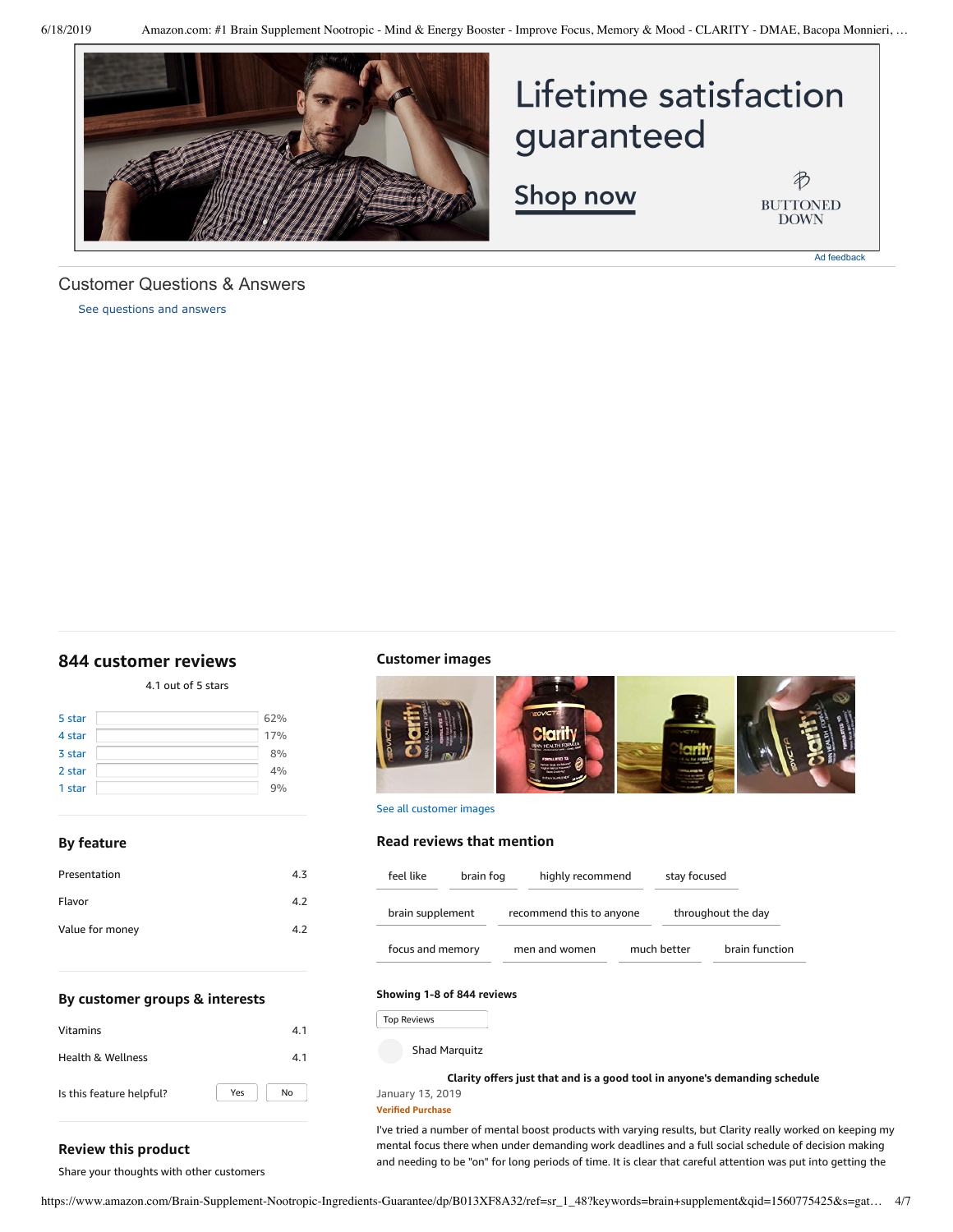| Write a customer review | blend of components right in and balance for the optimum experience and benefits. I'd recommend this<br>product to anyone looking for that boost without all the jitters of other products.                                                                                                                                                                                                                                                                                                                                                                                                                                                                                                                                                                                                                                                                                                                                                                                                                                                                  |
|-------------------------|--------------------------------------------------------------------------------------------------------------------------------------------------------------------------------------------------------------------------------------------------------------------------------------------------------------------------------------------------------------------------------------------------------------------------------------------------------------------------------------------------------------------------------------------------------------------------------------------------------------------------------------------------------------------------------------------------------------------------------------------------------------------------------------------------------------------------------------------------------------------------------------------------------------------------------------------------------------------------------------------------------------------------------------------------------------|
|                         | 111 people found this helpful                                                                                                                                                                                                                                                                                                                                                                                                                                                                                                                                                                                                                                                                                                                                                                                                                                                                                                                                                                                                                                |
|                         | Helpful<br>Comment<br>Report abuse                                                                                                                                                                                                                                                                                                                                                                                                                                                                                                                                                                                                                                                                                                                                                                                                                                                                                                                                                                                                                           |
|                         | Tom                                                                                                                                                                                                                                                                                                                                                                                                                                                                                                                                                                                                                                                                                                                                                                                                                                                                                                                                                                                                                                                          |
|                         | Clarity has greatly improved my memory and concentration!<br>October 7, 2017<br><b>Verified Purchase</b>                                                                                                                                                                                                                                                                                                                                                                                                                                                                                                                                                                                                                                                                                                                                                                                                                                                                                                                                                     |
| Add to Cart             | Clarity has greatly improved my memory and concentration - the brain fog is gone! I am able to think<br>quicker and feel alert without feeling jittery or anxious like I do with caffeine. I feel more relaxed, have<br>more energy and I've been sleeping better too, usually at bedtime my mind races and I have trouble<br>falling asleep but I doze right off now. I'll be a regular user!                                                                                                                                                                                                                                                                                                                                                                                                                                                                                                                                                                                                                                                               |
|                         | 116 people found this helpful                                                                                                                                                                                                                                                                                                                                                                                                                                                                                                                                                                                                                                                                                                                                                                                                                                                                                                                                                                                                                                |
| Ad feedback             | Helpful<br>Report abuse<br>Comment                                                                                                                                                                                                                                                                                                                                                                                                                                                                                                                                                                                                                                                                                                                                                                                                                                                                                                                                                                                                                           |
|                         | Capt Chance                                                                                                                                                                                                                                                                                                                                                                                                                                                                                                                                                                                                                                                                                                                                                                                                                                                                                                                                                                                                                                                  |
|                         | <b>Impressive Product</b><br>November 2, 2017<br><b>Verified Purchase</b>                                                                                                                                                                                                                                                                                                                                                                                                                                                                                                                                                                                                                                                                                                                                                                                                                                                                                                                                                                                    |
|                         | First of all let me say that Clarity had a tough battle, my mind has been scrambled due to the fact that I<br>have been on heavy narcotic painkillers. That being said, Clarity worked amazingly! It has allowed me to<br>think more clearly, speak more accurately. I am really impressed by this product!                                                                                                                                                                                                                                                                                                                                                                                                                                                                                                                                                                                                                                                                                                                                                  |
|                         | 110 people found this helpful                                                                                                                                                                                                                                                                                                                                                                                                                                                                                                                                                                                                                                                                                                                                                                                                                                                                                                                                                                                                                                |
|                         | Helpful<br>Report abuse<br>Comment                                                                                                                                                                                                                                                                                                                                                                                                                                                                                                                                                                                                                                                                                                                                                                                                                                                                                                                                                                                                                           |
|                         | Davidson Hang                                                                                                                                                                                                                                                                                                                                                                                                                                                                                                                                                                                                                                                                                                                                                                                                                                                                                                                                                                                                                                                |
|                         | Worth the ROI<br>February 18, 2017                                                                                                                                                                                                                                                                                                                                                                                                                                                                                                                                                                                                                                                                                                                                                                                                                                                                                                                                                                                                                           |
|                         | <b>Verified Purchase</b><br>I actually really liked it. I really enjoyed the effects. I have ADHD so I wanted to try something instead of<br>Adderall. I definitely felt the difference between using this and nothing at all. I really like how it does not<br>make me jittery or any noticeable side effects. I definitely like how it felt like my mind was clear and<br>focused.                                                                                                                                                                                                                                                                                                                                                                                                                                                                                                                                                                                                                                                                         |
|                         | 108 people found this helpful                                                                                                                                                                                                                                                                                                                                                                                                                                                                                                                                                                                                                                                                                                                                                                                                                                                                                                                                                                                                                                |
|                         | Helpful<br>Report abuse<br>Comment                                                                                                                                                                                                                                                                                                                                                                                                                                                                                                                                                                                                                                                                                                                                                                                                                                                                                                                                                                                                                           |
|                         | Yo Mismo Sov                                                                                                                                                                                                                                                                                                                                                                                                                                                                                                                                                                                                                                                                                                                                                                                                                                                                                                                                                                                                                                                 |
|                         | Say hello to my little friend!                                                                                                                                                                                                                                                                                                                                                                                                                                                                                                                                                                                                                                                                                                                                                                                                                                                                                                                                                                                                                               |
|                         | February 5, 2016<br><b>Verified Purchase</b>                                                                                                                                                                                                                                                                                                                                                                                                                                                                                                                                                                                                                                                                                                                                                                                                                                                                                                                                                                                                                 |
|                         | I've been a procrastinator since I can remember. I have ideas and never put them to practice. I checked out<br>a book from the public library that teaches you how to organize your life and take action. Well, I never<br>read the damn book. Not only that but I returned it to the library after its due date and paid a fine. Are<br>you getting what type of person I am or think I am? Now a month after taking this pill I'm reading, taking<br>extracurricular college clases, putting my thoughts into action, interested in learning, and absorbing<br>knowledge like a sponge. This is not a magical pill. If you're not into learning, improving yourself, reading,<br>then this thing will do nothing for you. But if you've ever been curious about learning another language<br>but have put it aside then this pill will help you get motivated and stay focused.<br>I can read without getting distracted. I can write a freaking list of e-mails. I can balance my checkbook. I<br>can write an Amazon review beyond the "yes, it's good!" |

434 people found this helpful

[Comment](https://www.amazon.com/gp/customer-reviews/RS6FN0NJJTB2H/ref=cm_cr_dp_d_rvw_btm?ie=UTF8&ASIN=B013XF8A32#wasThisHelpful) [Report](https://www.amazon.com/hz/reviews-render/report-abuse?ie=UTF8&voteDomain=Reviews&ref=cm_cr_dp_d_rvw_hlp&csrfT=gsovZX%2FHWTY%2FVJP4pZbw4SAvzfcO8wlpLeRbxQ8AAAABAAAAAF0I4KVyYXcAAAAA%2B4kUEk%2F7iMGR3xPcX6iU&entityId=RS6FN0NJJTB2H&sessionId=143-6729050-3493109) abuse [Helpful](https://www.amazon.com/ap/signin?openid.return_to=https%3A%2F%2Fwww.amazon.com%2Fdp%2FB013XF8A32%2Fref%3Dcm_cr_dp_d_vote_lft%3Fie%3DUTF8%26voteInstanceId%3DRS6FN0NJJTB2H%26voteValue%3D1%26csrfT%3DgsovZX%252FHWTY%252FVJP4pZbw4SAvzfcO8wlpLeRbxQ8AAAABAAAAAF0I4KVyYXcAAAAA%252B4kUEk%252F7iMGR3xPcX6iU%23RS6FN0NJJTB2H&openid.identity=http%3A%2F%2Fspecs.openid.net%2Fauth%2F2.0%2Fidentifier_select&openid.claimed_id=http%3A%2F%2Fspecs.openid.net%2Fauth%2F2.0%2Fidentifier_select&openid.assoc_handle=usflex&openid.mode=checkid_setup&openid.ns=http%3A%2F%2Fspecs.openid.net%2Fauth%2F2.0)

JS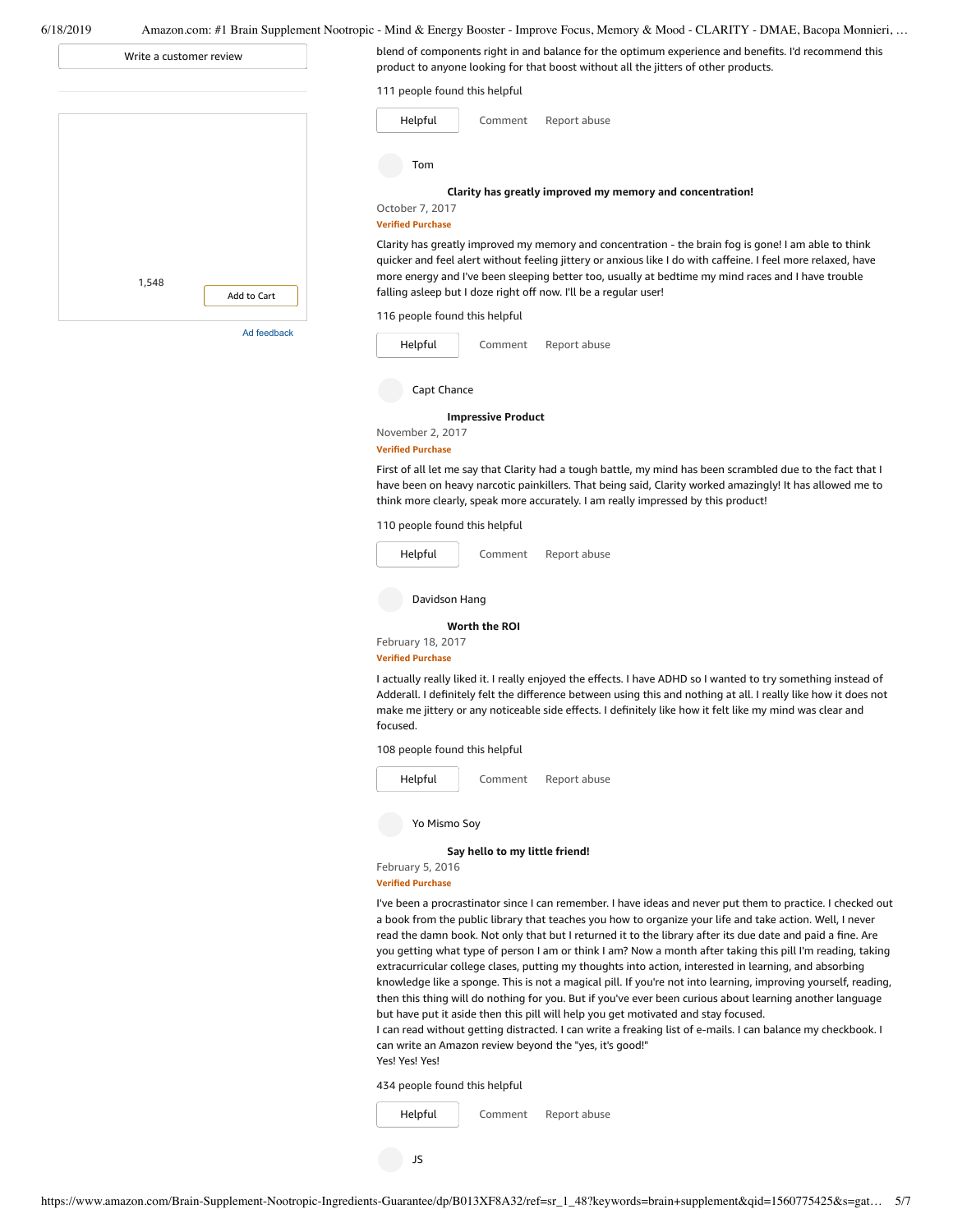**A [No-Brainer](https://www.amazon.com/gp/customer-reviews/R3EEM0S7DH8217/ref=cm_cr_dp_d_rvw_ttl?ie=UTF8&ASIN=B013XF8A32)**

March 20, 2016

**Verified Purchase**

I found I was losing my intellectual and creative edge as the day moved along and was looking for something natural that would work as a restorative, so I thought I would give this a try. After a week of using it, I am impressed. I started taking two capsules with lunch and realized the effects the first day; my mind wasn't clouding, I was able to keep focused, and I no longer find myself befuddled while trying to remember the things I am supposed to do. If you are looking for a safe nootropic that delivers, I highly recommend Clarity. Give it a try, you will be surprised at how well it works.

| 103 people found this helpful |  |
|-------------------------------|--|
|-------------------------------|--|

| Helpful<br>Comment<br>Report abuse                                                                                                                                                                                                                                                   |
|--------------------------------------------------------------------------------------------------------------------------------------------------------------------------------------------------------------------------------------------------------------------------------------|
| R. Lofton                                                                                                                                                                                                                                                                            |
| I can think clearly now the fog is gone!<br>April 25, 2016<br><b>Verified Purchase</b>                                                                                                                                                                                               |
| I can't say enough about these pills! I have only been taking them a few weeks and I can honestly say that<br>I am better able to think creatively and focus. It's so good to not have my mind wander every few<br>minutes. These are amazing and you guys have a customer for life! |
| 130 people found this helpful                                                                                                                                                                                                                                                        |
| Helpful<br>Comment<br>Report abuse                                                                                                                                                                                                                                                   |
| James Hughes                                                                                                                                                                                                                                                                         |
| Worth a try                                                                                                                                                                                                                                                                          |
| July 26, 2017<br><b>Verified Purchase</b>                                                                                                                                                                                                                                            |
| This is my first time taking any sort of nootropic, so I wasn't and still am not completely sure what I'm<br>supposed to feel, but I will say that it seems like I have an easier job getting going in the morning now.<br>Not bad.                                                  |
| 40 people found this helpful                                                                                                                                                                                                                                                         |
| Helpful<br>Comment<br>Report abuse                                                                                                                                                                                                                                                   |
| See all 844 reviews                                                                                                                                                                                                                                                                  |

Write a [customer](https://www.amazon.com/review/create-review/ref=cm_cr_dp_d_wr_but_btm?ie=UTF8&channel=glance-detail&asin=B013XF8A32) review

## Customers who bought this item also bought



Best [Testosterone](https://www.amazon.com/Best-Testosterone-Booster-Supplement-Men/dp/B00UUJMFBS/ref=pd_sim_121_1/143-6729050-3493109?_encoding=UTF8&pd_rd_i=B00UUJMFBS&pd_rd_r=2e1cbd07-91c9-11e9-a6be-6dd986981228&pd_rd_w=xcpyT&pd_rd_wg=YRFge&pf_rd_p=90485860-83e9-4fd9-b838-b28a9b7fda30&pf_rd_r=M2S70C5A1EN275SV7M6N&psc=1&refRID=M2S70C5A1EN275SV7M6N) Booster for Men - Alpha by Neovicta - Increase Stamina, Strength &… [900](https://www.amazon.com/product-reviews/B00UUJMFBS/ref=pd_sim_121_cr_1/143-6729050-3493109?ie=UTF8&pd_rd_i=B00UUJMFBS&pd_rd_r=2e1cbd07-91c9-11e9-a6be-6dd986981228&pd_rd_w=xcpyT&pd_rd_wg=YRFge&pf_rd_p=90485860-83e9-4fd9-b838-b28a9b7fda30&pf_rd_r=M2S70C5A1EN275SV7M6N&refRID=M2S70C5A1EN275SV7M6N) [\\$18.99](https://www.amazon.com/Best-Testosterone-Booster-Supplement-Men/dp/B00UUJMFBS/ref=pd_sim_121_1/143-6729050-3493109?_encoding=UTF8&pd_rd_i=B00UUJMFBS&pd_rd_r=2e1cbd07-91c9-11e9-a6be-6dd986981228&pd_rd_w=xcpyT&pd_rd_wg=YRFge&pf_rd_p=90485860-83e9-4fd9-b838-b28a9b7fda30&pf_rd_r=M2S70C5A1EN275SV7M6N&psc=1&refRID=M2S70C5A1EN275SV7M6N)

**Pages with related products.** See and discover other items: Best [stimulants](https://www.amazon.com/customerpicks/Best-stimulants-for-adhd/397c2c2960a86d7a08e7?_encoding=UTF8&ref_=fs_blw_d_customerpicks_1) for adhd, Best pill for [brain](https://www.amazon.com/customerpicks/Best-pill-for-brain/7cd3cb4d7b072ecb9358?_encoding=UTF8&ref_=fs_blw_d_customerpicks_2)

Ad feedback

https://www.amazon.com/Brain-Supplement-Nootropic-Ingredients-Guarantee/dp/B013XF8A32/ref=sr\_1\_48?keywords=brain+supplement&qid=1560775425&s=gat… 6/7